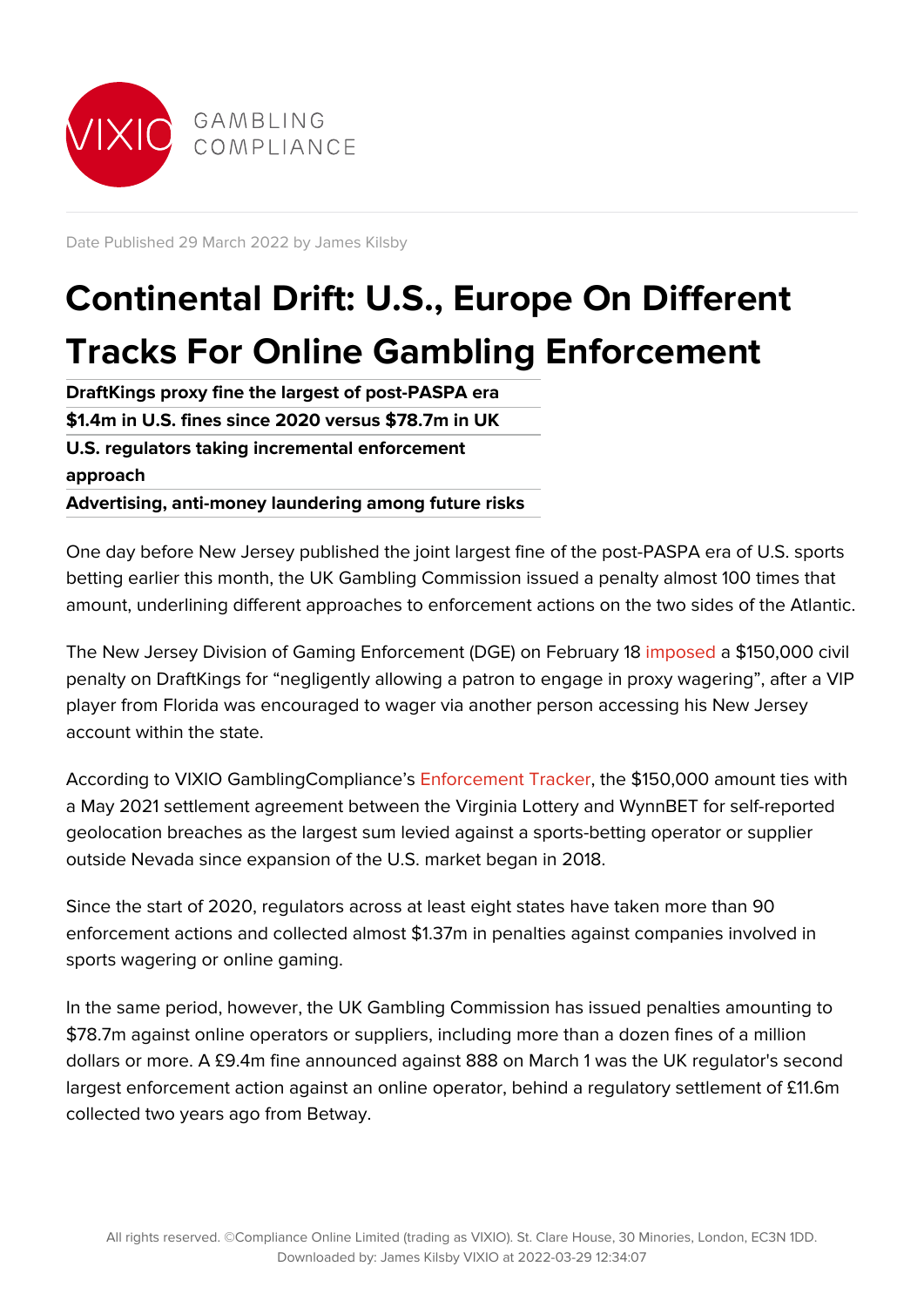National gambling, consumer protection and financial regulators in Sweden have imposed fines amounting to \$48.5m through some 19 actions taken since the beginning of 2020, according to VIXIO GamblingCompliance research.

Six-figure penalties have also become common in the Netherlands, albeit generally imposed against unregulated operators.

## **Different States, Different Approaches**

The relatively small penalties imposed by U.S. authorities when compared with at least some European jurisdictions reflect both regulators' traditional approaches to the land-based casino industry, as well as the immaturity of the U.S. sports-betting market, say legal experts.

Whereas the UK Gambling Commission is closely focused on issues related to social responsibility, the goal of most U.S. regulators is to ensure compliance with very detailed state regulations or operator internal controls, said Frank DiGiacomo, partner and head of the gaming practice of law firm Duane Morris in Philadelphia.

"That doesn't mean U.S. regulators don't view fines as a significant act, because they are," DiGiacomo said.

The differing enforcement environments also reflect a more business-friendly approach to regulation in the U.S. and the fact that regulators generally take an "incremental approach", added Jeremy Kleiman, partner at law firm Saiber in New Jersey who advises various European companies active in the U.S. market.

Warnings or smaller penalties might be imposed in the case of a minor infraction, while fines of \$50,000 or more would typically indicate either a repeated offense, or a regulatory violation that touches upon a more serious issue, such as out-of-state betting or self-exclusion failings.

"The primary purpose is to obtain compliance," Kleiman said, with regulators generally willing to "crank up the level of pain" in terms of financial penalties until that is achieved.

That fine amounts post-PASPA have been relatively modest to date, "what it shows is that the regulators have not used heavy, heavy financial penalties, because I guess they haven't had to", Kleiman said.

It is important to note that U.S. states are not at all the same when it comes to gaming enforcement, said DiGiacomo, who advises clients in various jurisdictions.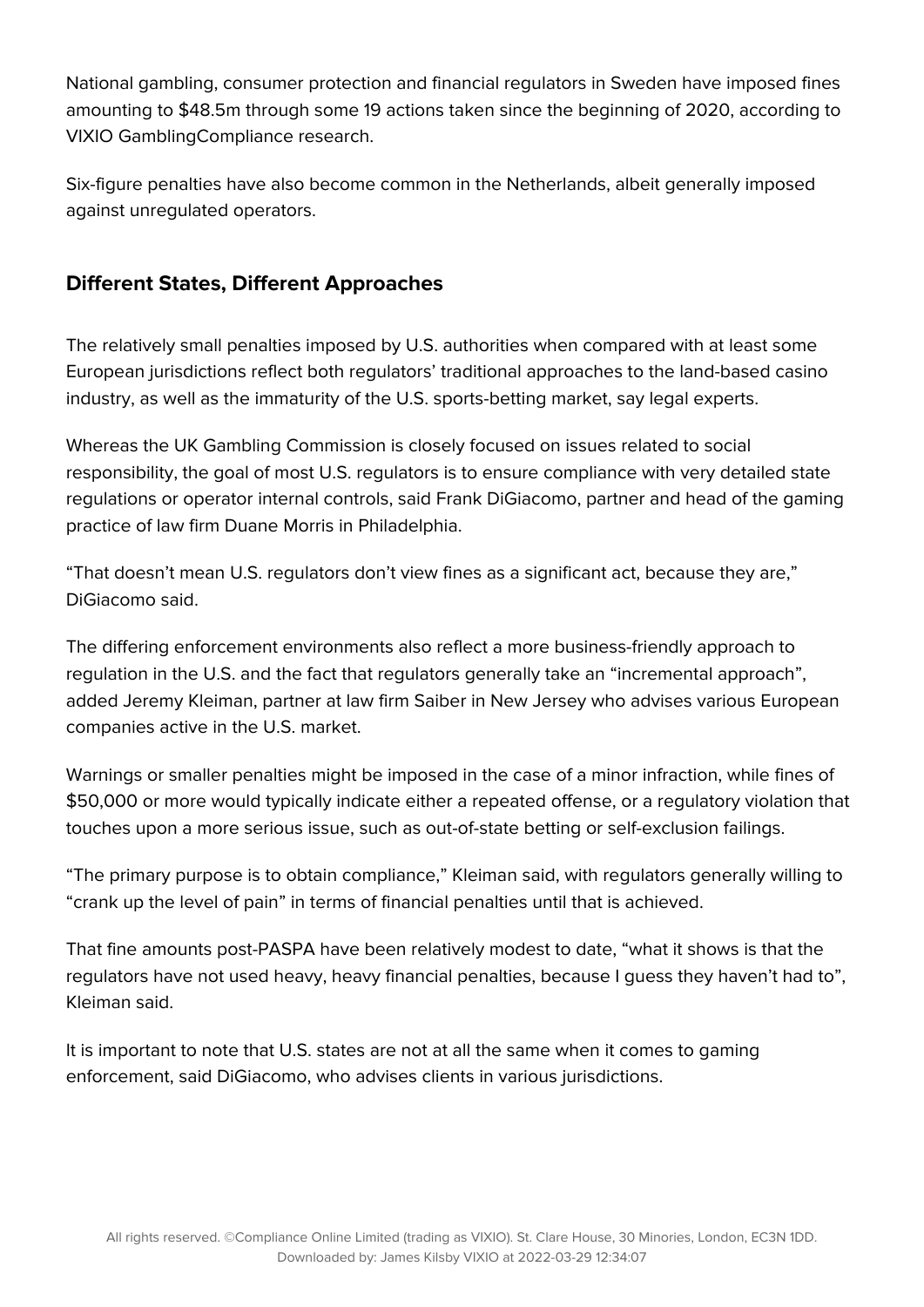Compared with neighboring New Jersey, Pennsylvania has historically imposed higher fines against its casinos and typically publicizes them, DiGiacomo said.

New York regulators impose fines according to a set schedule of amounts for specific offenses, granting them less flexibility to either elevate penalties or apply a more lenient approach depending on the circumstances of each case.

Certain states are also restricted to a maximum fine amount by their statutes, for example of no more than \$25,000 per violation in Tennessee or \$5,000 per violation, per day in the case of Maryland.

## **'Progressive Discipline'**

Since it won its 2018 challenge against the federal ban on sports betting before the U.S. Supreme Court, New Jersey has imposed penalties of more than \$603,000 against operators or suppliers of igaming or sports wagering.

The South Dakota Commission on Gaming has imposed a series of modest fines since casinos began offering sports betting last September, for violations that include offering wagers beyond a maximum bet limit and accepting bets on South Dakota college teams.

But experienced gaming agencies in Pennsylvania, Iowa and Illinois have imposed just a handful of fines between them, while Virginia has taken enforcement action against online sportsbook operators only twice, including in the Wynn case. In Tennessee, a prominent regulatory action last year to suspend the license of local operator Action 24/7 was [overturned](https://gc.vixio.com/insights-analysis/tennessee-judge-reinstates-action-247s-sports-betting-license) by a state court.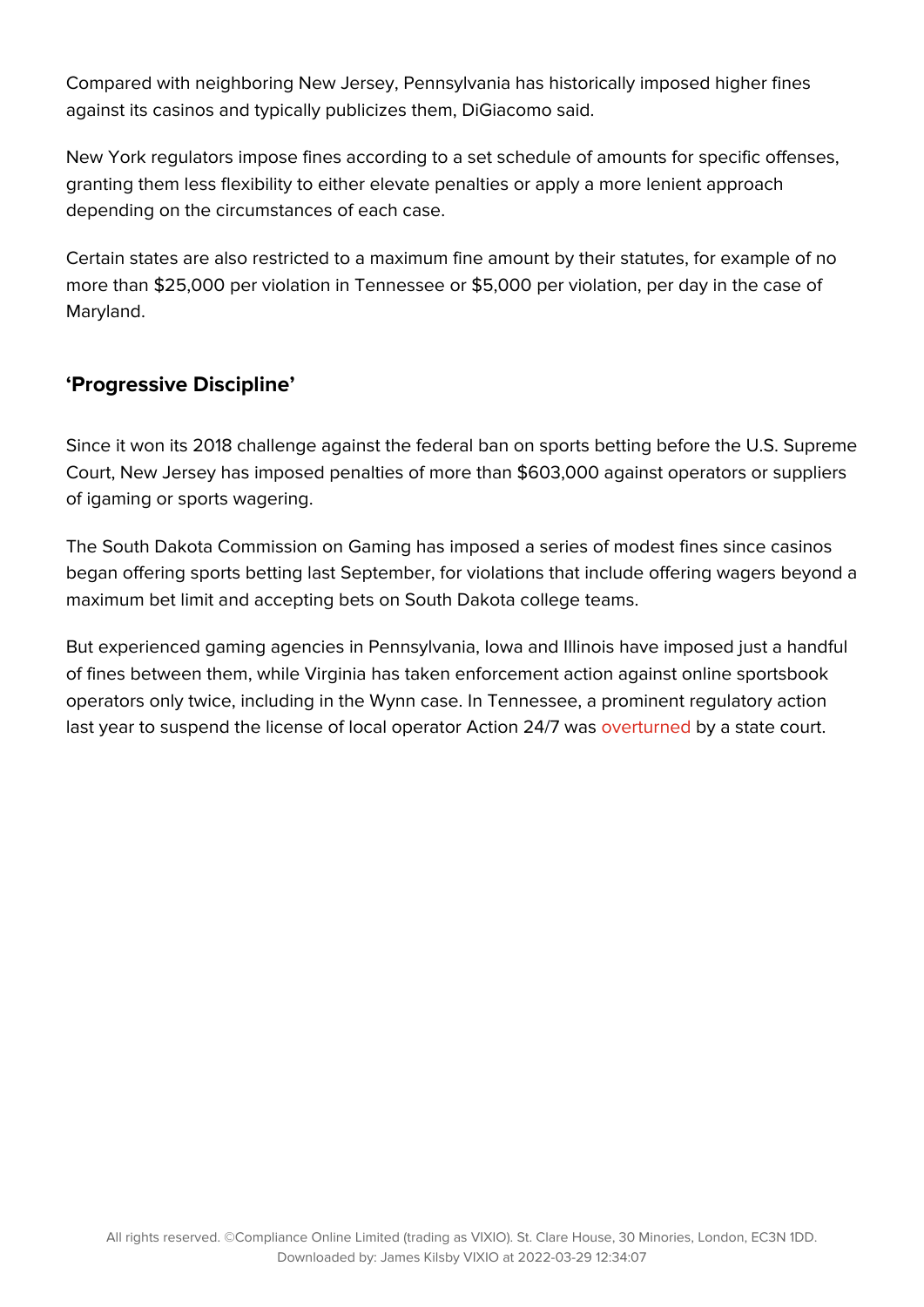

#### Cumulative Fines For Sports Betting/iGaming Violations (\$) - 2001 to 2201

state on the sports wagering enforcement front appears to be Indiana.

Since the beginning of 2020, the Indiana Gaming Commission (IGC) has imposed more than 40 penalties amounting to some \$657,000, the largest being a \$63,498 [settlement agreement](https://www.in.gov/igc/files/Order-2022-44.pdf) with BetMGM earlier this month that included a \$53,938 penalty, after an audit showed a number of self-excluded gamblers would not be prevented from wagering on its platform.

For sports-betting enforcement, the IGC has looked to apply the same process it has established for land-based and riverboat casino gaming, said Jenny Reske, the commission's deputy director.

Regulators are still in the process of setting their schedule of penalties for specific types of offenses related to sports wagering, Reske said.

"It does take a while to really get a handle on what are the real compliance shortcomings and what are some of the more natural bumps in the road for a new industry in our state," Reske told VIXIO GamblingCompliance.

"It's something that continues to evolve; there are issues we still see as novel … but I think we're getting there and we're certainly getting a good handle on that."

Reske described Indiana as a "progressive discipline state", meaning regulators are not minded to immediately take enforcement actions as soon as operations commence, but fines will escalate if companies continue to make the same mistakes.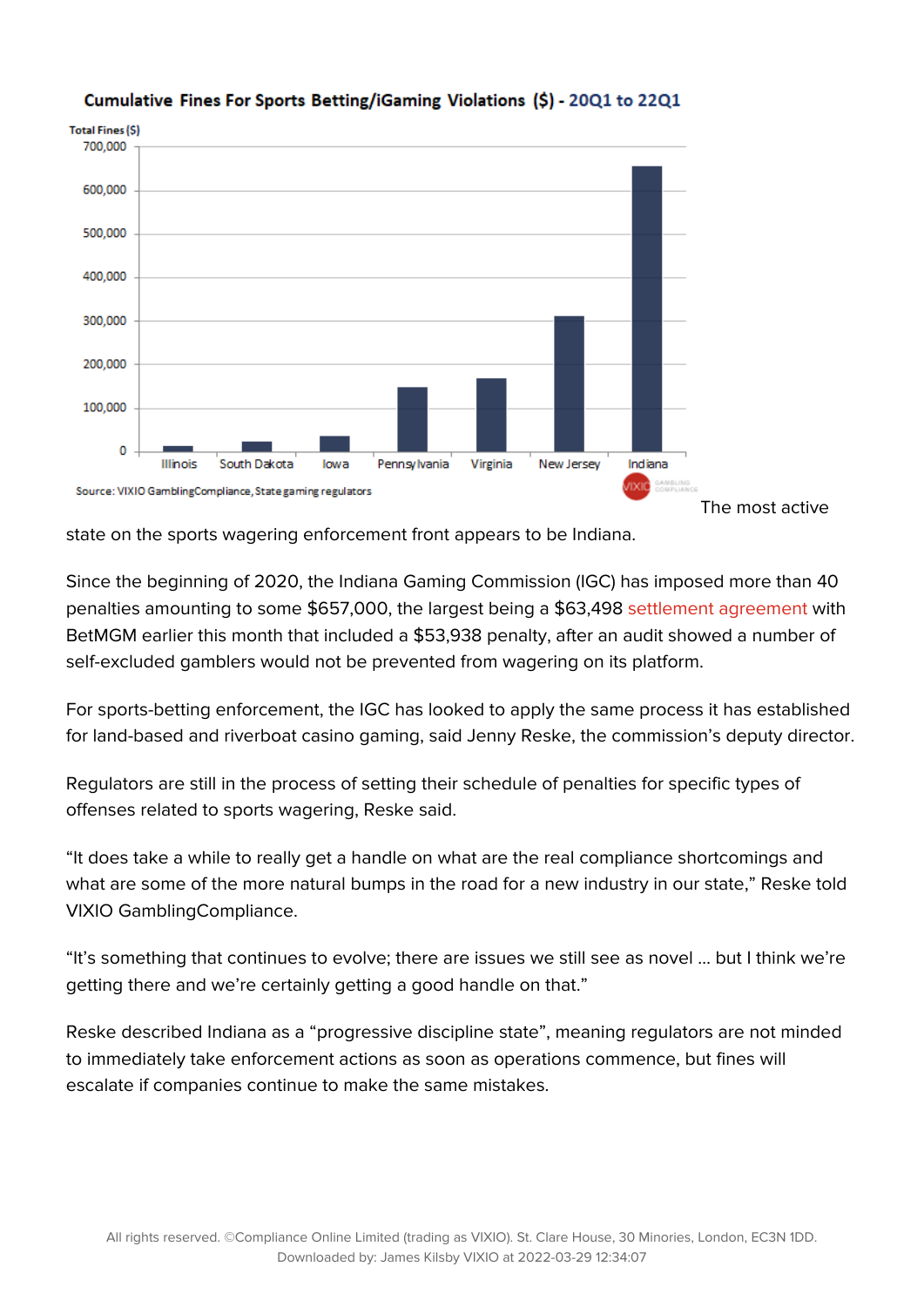The IGC's aim is to develop clear standards and expectations, including through the audit process, she said. It would be concerning if licensed operators or suppliers were not responsive or were unwilling to suggest corrective solutions to compliance errors, but regulators have not seen that to date in the case of sports wagering.

"The goal of our work is to create compliance," Reske said. "As a regulator you want to create an environment where it's really much easier to be compliant."

## **Evolving Enforcement Risks**

It should be noted that not all European countries are as aggressive as the UK or Sweden when it comes to enforcement, nor has the environment always been as stringent in those two markets.

It was arguably an initial fine of £7.8m against 888 in 2017 that heralded a new enforcement era in the UK, an action which came after the Gambling Commission gained direct licensing authority over all operators in the market amid heightened media and political scrutiny of online gambling, in part due to aggressive advertising.

In an [annual report](https://www.gamblingcommission.gov.uk/report/raising-standards-for-consumers-compliance-and-enforcement-report-2020-to) on compliance and enforcement, the UK commission said the record £32.1m paid in fines by 15 companies in 2020/21 was reflective of weaknesses in two specific areas of social responsibility and anti-money laundering (AML), with sanctioned operators "either not making suitable resources available or … simply putting commercial objectives ahead of regulatory ones."

Looking ahead, U.S. regulatory experts expect the enforcement environment to evolve, but it is too early to say whether it will come to mirror that of the more heavy-handed jurisdictions in Europe.

Unlike the UK, there currently does not appear to be much public or political pressure to castigate companies involved in sports betting, which has proven itself to be a massively popular activity in the U.S. and counts on influential support from major sports leagues, teams and media companies.

There is a degree of risk that could shift based on public displeasure related to advertising, the sheer volume of which is by far the main source of complaints received by the IGC related to sports wagering, according to Reske.

The IGC does review the terms and conditions of sports wagering promotional offers, but has no authority over the volume of ads, she said.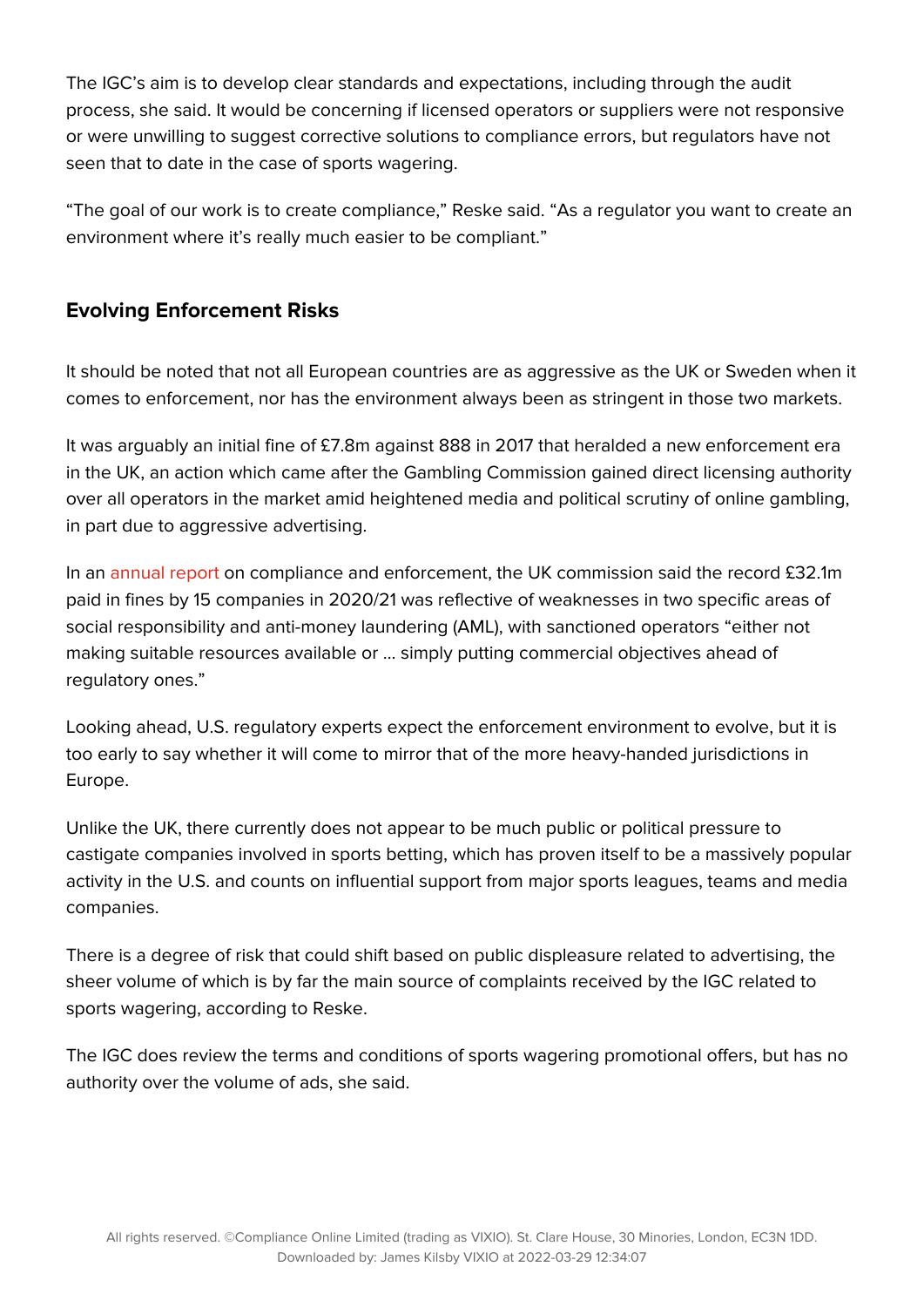"I think it's a larger public policy issue," Reske told VIXIO GamblingCompliance.

Some regulatory officials have also expressed [concerns](https://gc.vixio.com/insights-analysis/new-jersey-revisiting-online-gambling-rules-amid-ad-standards-slippage%C2%A0) related to potentially confusing terms and conditions applied to the bonuses touted in sports-betting ads, an area which could fall under the wider remit of state attorneys general or consumer protection agencies that have broader authority and an ability to impose higher penalties than state gaming commissions.

In a notable move on the eve of last month's Super Bowl, New York attorney general Letitia James issued a "[consumer alert](https://gc.vixio.com/insights-analysis/new-york-attorney-general-warns-deceptive-sports-betting-advertising-practices)" warning of deceptive bonus offers and adding that "sports betting companies that fumble their advertising to mislead New Yorkers can expect to hear from my office."

It is possible such scrutiny could increase particularly in states where attorneys general are elected officials, say legal and regulatory experts, although that also depends on various factors, including whether such actions would be politically popular, how industry marketing strategies evolve and whether the relevant agencies actually receive a significant number of public complaints.

 It does take a while to really get a handle on what are the real compliance shortcomings and what are some of the more natural bumps in the road for a new industry.

It is also possible that federal agencies will play a role in future enforcement, specifically in the area of anti-money laundering, where the U.S. Department of Treasury's Financial Crimes Enforcement Network (FinCEN) has primary authority, rather than state gaming regulators.

Of the largest fines imposed against U.S. land-based casinos over the past decade, all but a small handful have been [imposed](https://gc.vixio.com/research-reports/us-aml-enforcement-cases-against-casinos) by FinCEN.

Still, although FinCEN is likely to scrutinize sports wagering as part of its general regulatory remit, the U.S. gaming industry overall has raised standards on AML in recent years and a case can be made that the extensive transaction data collected through online betting poses lower risks than the largely anonymous play on the traditional casino floor.

Regardless, enforcement activity is likely to ramp up at least to some extent as state regulators identify their priorities and expectations and operators establish clearer track records on their respective abilities to meet them.

It should be no surprise to see some fines, given how quickly sports betting has expanded and the challenges operators have faced in scaling up their compliance processes across multiple